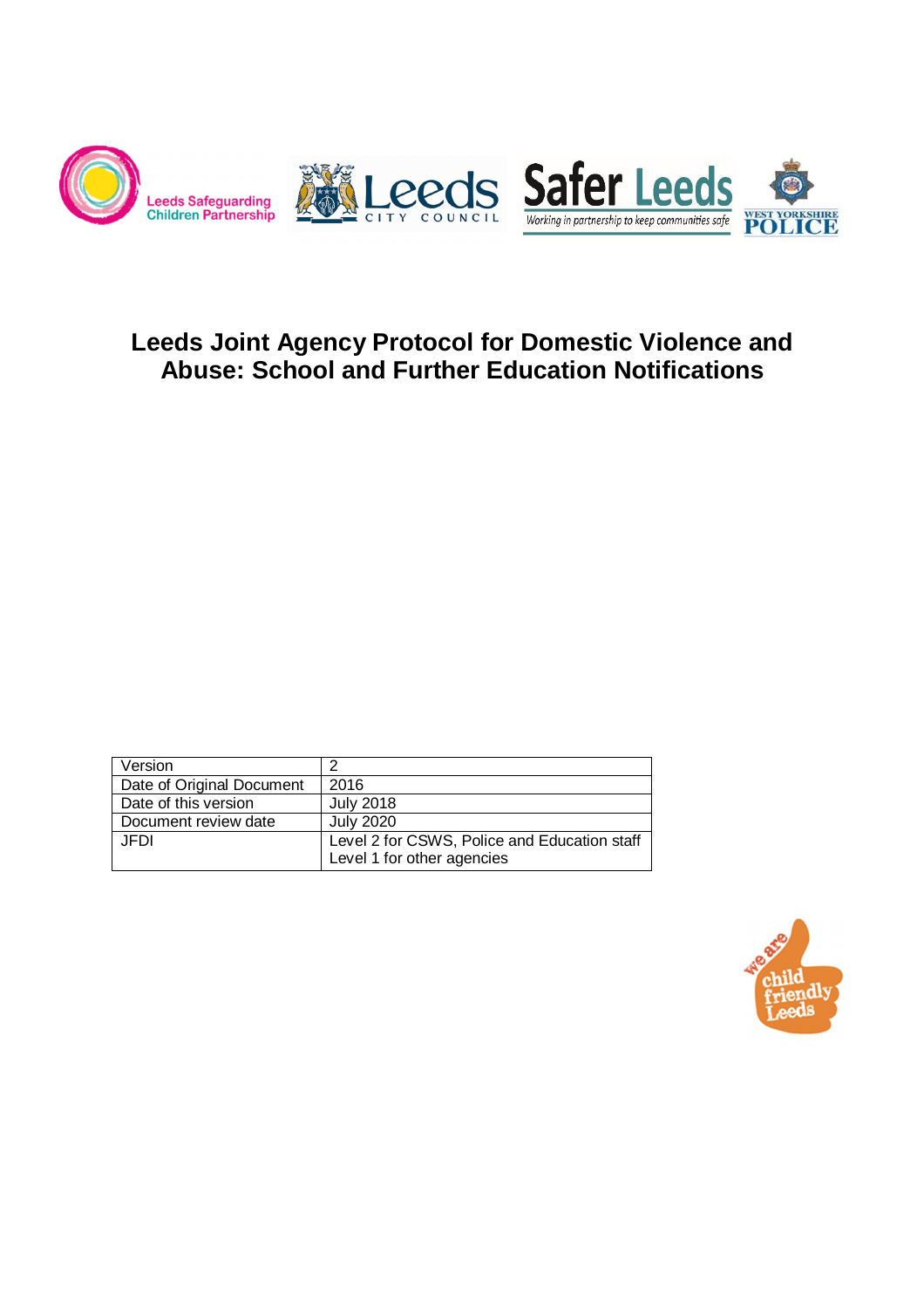#### **Contents**

- 1. Introduction
- 2. Aims
- 3. Notification Process
- 4. Legal Requirements
- 5. Roles and Responsibilities
- 6. Cross Border Considerations

# **Appendices**

| Appendix 1 | Notification Process for Schools and Higher Education<br><b>Establishments for DVA Incidents</b>                             |
|------------|------------------------------------------------------------------------------------------------------------------------------|
| Appendix 2 | Officer Training: Preparing for the DVA Notification Checklist                                                               |
| Appendix 3 | Domestic Violence and Abuse Safeguarding Lead Responsibilities                                                               |
| Appendix 4 | Silent and Overt Approaches                                                                                                  |
| Appendix 5 | Sample Parent Letter                                                                                                         |
| Appendix 6 | Sample Educational Setting Recording Template                                                                                |
| Appendix 7 | Signatories to the Leeds Joint Agency Protocol for Domestic<br>Violence and Abuse: School and Higher Education Notifications |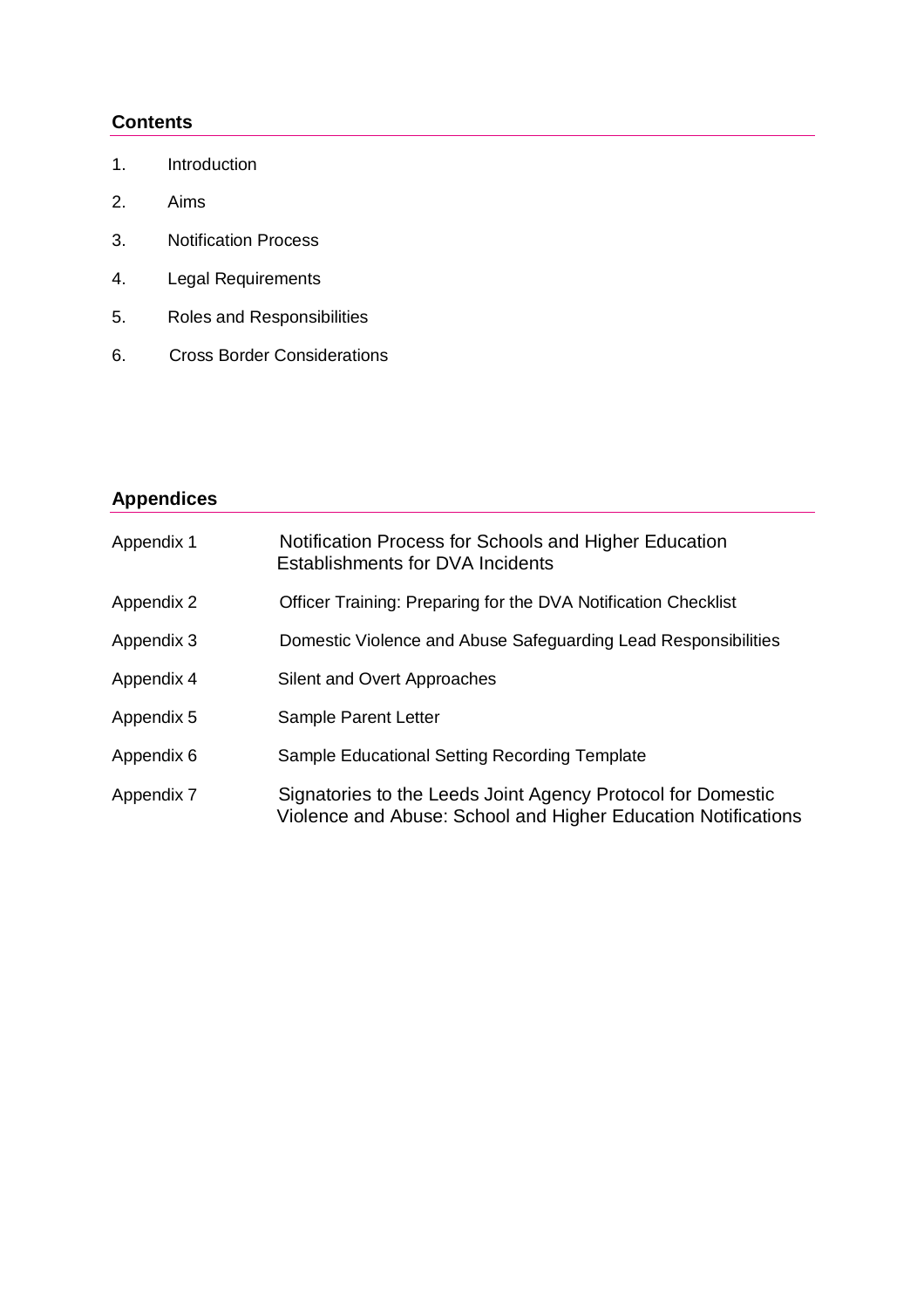#### **Introduction**

This protocol sets out a joint-agency approach to provide, by early intervention, appropriate support for children and young people who have experienced domestic abuse in their household. It draws on the principles of Operation Encompass which is established in a number of areas nationally.

The Protocol (here in referred to as the DVA Notification Process) is a result of a key recommendation in the Leeds Domestic Violence and Abuse Scrutiny Report 2012. In addition there are clear links with the extension of the Families First Programme with domestic violence as criteria for identification, the Family Valued programme and the workforce development progress made in clusters with the domestic violence quality mark.

This Protocol is aimed at staff within the Police, Childrens Social Work Services (Front Door Safeguarding Hub) and Educational Settings including schools and Higher Education (reference throughout document will refer to educational settings)

#### *Definition of domestic abuse*

The Government defines domestic violence and abuse as "Any incident or pattern of incidents of controlling, coercive or threatening behaviour, violence or abuse between those aged 16 or over who are or have been intimate partners or family members regardless of gender or sexuality. This can encompass, but is not limited to, the following types of abuse:

- Psychological
- Physical
- Sexual
- Financial
- Emotional
- Controlling behaviour: a range of acts designed to make a person subordinate and/or dependent by isolating them from sources of support, exploiting their resources and capacities for personal gain, depriving them of the means needed for independence, resistance and escape and regulating their everyday behaviour
- Coercive behaviour: an act or a pattern of acts of assault, threats, humiliation and intimidation or other abuse that is used to harm, punish, or frighten their victim."

This definition, which is not a legal definition, includes so-called `honour` based violence, female genital mutilation (FGM) and forced marriage, and is clear that victims are not confined to one gender or ethnic group.

Domestic abuse is a safeguarding children issue; statistics show that in 90% of cases children are present in a household during a domestic abuse incident. Often the following day children are ill-prepared to deal with the school day.

As indicated recommendation 23 of the Leeds Domestic Violence and Abuse Scrutiny Report 2012 states that "the Chair of the Leeds Domestic Violence Strategy Group works closely with the Director of Children's Services and the Leeds Divisional Commander to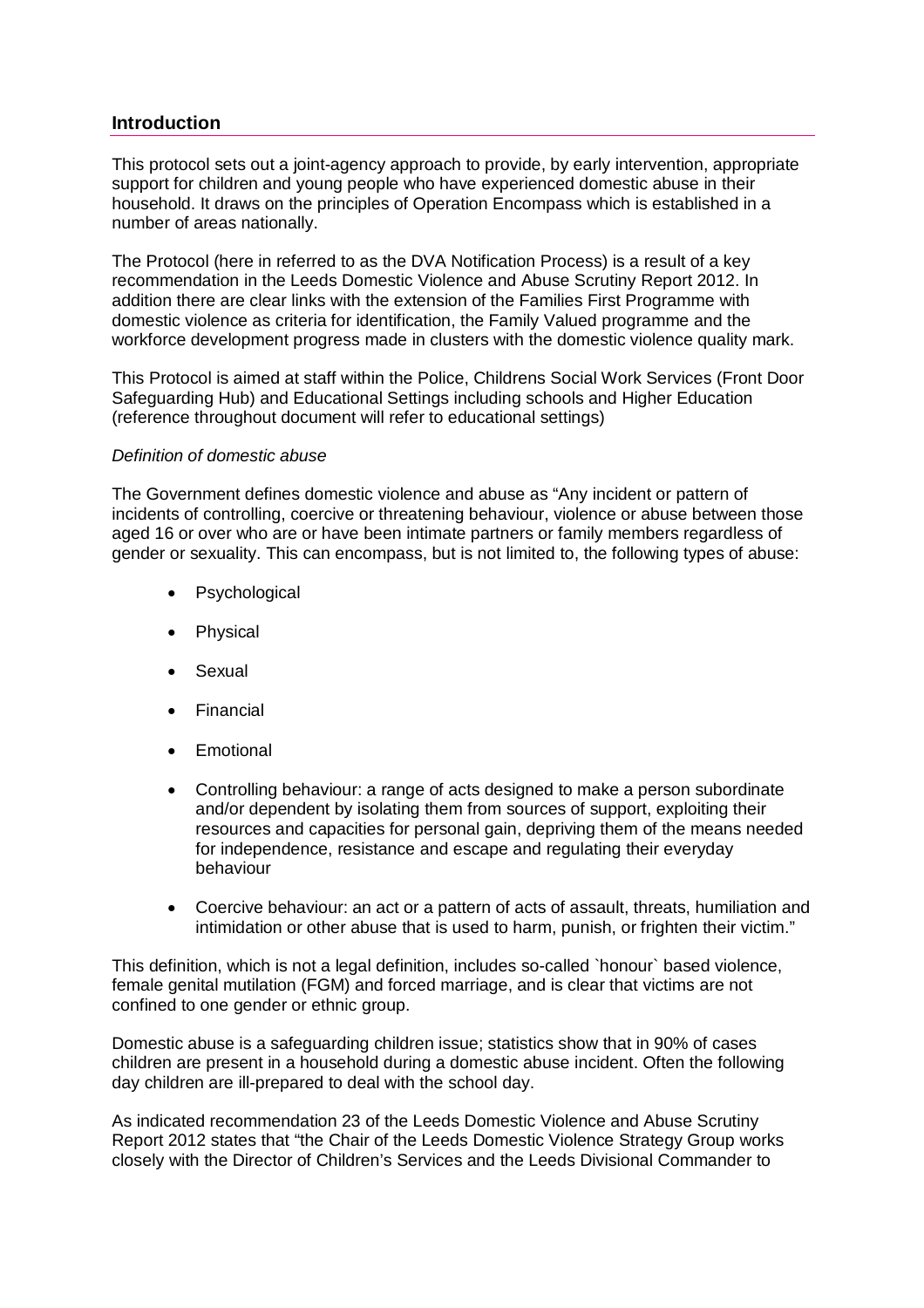ensure that there continues to be commitment from all key partners towards the development of a School Notification process within Leeds".

The DVA Notification Process relates to all incidents of domestic violence and abuse whereby there is a child of statutory education age (4-17years) who is witness to, or present at, an incident of domestic violence or abuse. Educational Settings which have pupils who are post 18 years should also be mindful of the effects of witnessing or being present during incidents of domestic violence and abuse, and provide support and appropriate accommodations to their learning.

#### **Aims**

The domestic violence and abuse notification protocol is the implementation of key partnership working between West Yorkshire Police, The Front Door Safeguarding Hub, Council Contact Centre Staff, designated school and Higher Education staff (Safeguarding Leads), Targeted Services and Education and Early Years Safeguarding Team.

The aim of the protocol is to ensure that educational settings are made aware in a timely manner of incidents of domestic violence and abuse at which a child on role was present, in order that the setting can take appropriate steps to support that pupil during what could be an emotionally difficult day, ensuring access to responsive emotional health and wellbeing support after a domestic abuse incident. This could include practical and / or emotional support or as a minimum ensuring that those staff who should be made aware are. In its simplest form, they are given some leeway, comfort and support. This can make a huge difference to children and allows them to have a safe space.

Educational settings will receive information when:

- Police have been called out to a domestic violence incident
- The child is present in the household at the time of the incident and
- The child is of statutory education age (4-17 years)

This knowledge, given to educational settings through the notification process, allows the provision of immediate early intervention through silent or overt support dependent upon the needs and wishes of the child (see Appendix 4).

In the first instance disclosures will be made in respect of all children aged between 4-18 years.

#### **Notification Process (see Appendix 1)**

West Yorkshire Police will share details of all domestic violence and abuse (DVA) incidents (standard, medium and high as informed by the DASH assessment) in Leeds, in the last 24 hours, where a child is present. This information will be shared with a safeguarding lead in the educational setting by means of a telephone call.

West Yorkshire Police will provide a daily download of all DVA incidents from the last 24 hours to Leeds Council Contact Centre Staff prior to 8am. These staff will then interrogate Synergy (computer system) to establish the educational setting for the child and make the telephone call to the Safeguarding Lead prior to 9am.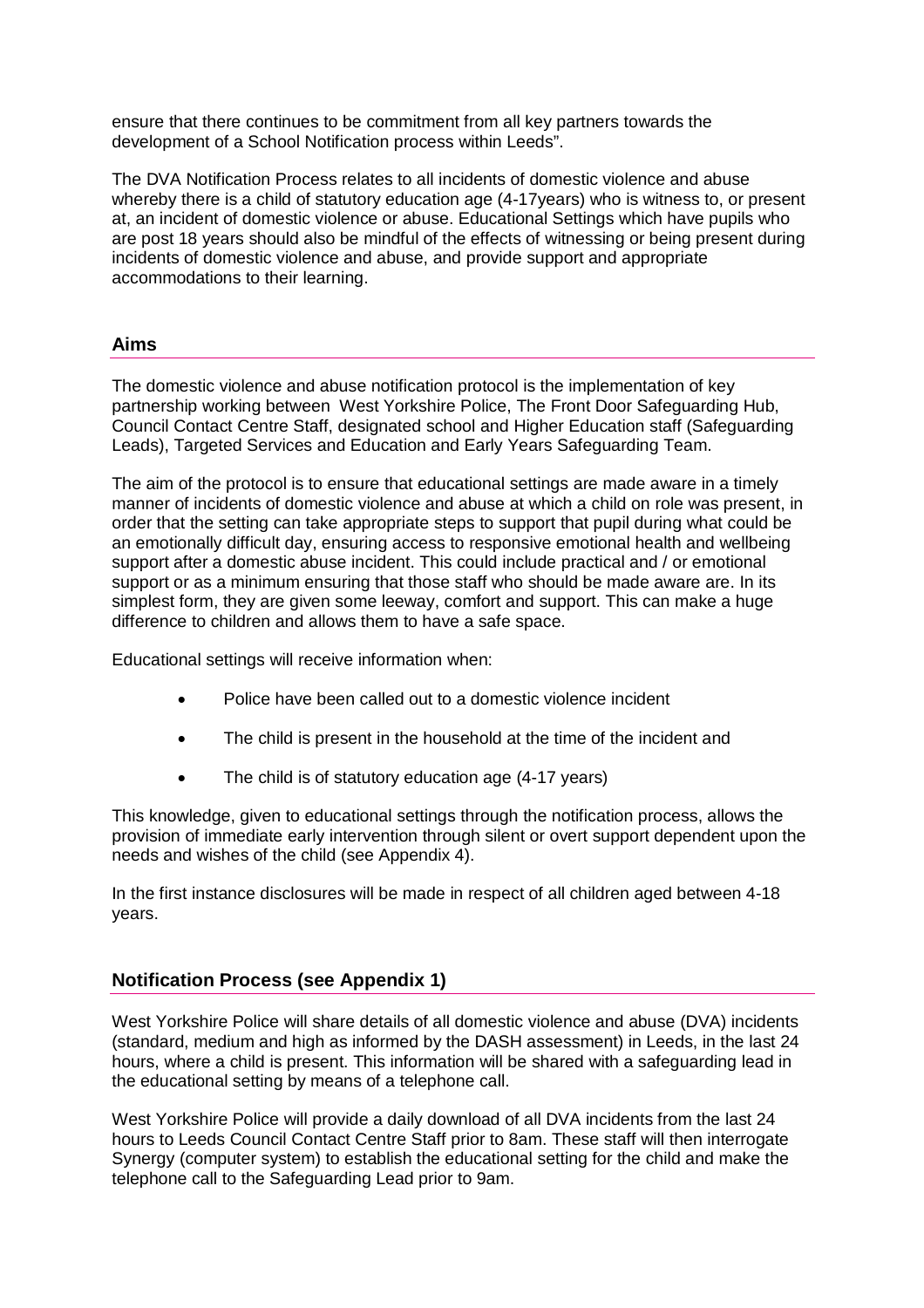Safeguarding Leads within the educational setting should consider any appropriate accommodations within the education day to lessen the impact and to support the child if they need it.

The information shared will be only that which is required to safeguard children including:

- date and time of incident
- brief circumstances
- police action if appropriate

A database of all Safeguarding Leads is reviewed regularly.

#### *What will be disclosed?*

Details collated with respect to the child or young person will include their name, age, date of birth, home address and educational setting attended. The educational setting will be told the time / date / location of the incident, the parties involved in the incident (including their relationship to the child), and the child`s involvement in the incident.

#### *How will it be disclosed and when?*

This information will be disseminated from the Council to a named Safeguarding Lead within the educational centre via telephone conversation prior to 9am. Where the Safeguarding Lead is not available a message will be left with the educational setting that there is a notification. A log will be kept by the Front Door Safeguarding Hub on an excel spreadsheet detailing log number / educational setting / Safeguarding Lead / date of notification.

Incidents occurring on Friday, Saturday or Sunday will be reported to the educational setting on Monday morning. The aim of the notification process is to provide support in the period immediately following the incident. However, consideration will be given on a case by case basis with regards to reporting incidents occurring during the holiday periods when a child returns to the educational setting.

This process does not replace or supersede existing protocols, or singularly address child welfare. The Process should always be followed in conjunction with the current safeguarding procedures and practitioners guidelines and is designed to reinforce safeguarding and ensure children`s well-being is of paramount importance.

#### **4. Legal Requirements**

Section 11(2) of the Children Act, 2004 requires Local Authorities and the Police to safeguard and promote the welfare of the children. This enactment provides conditions under schedule 2 (5b) and schedule 3 (7(1) (b) of the Data Protection Act 1998 by which personal and sensitive personal data may be lawfully shared.

Personal data shared must be proportionate, necessary but not excessive, and must be balanced with the consideration of privacy rights under the Human Rights Act. It must take into account any duty of confidentiality owed. A public interest in disclosure must outweigh an individual`s right to privacy.

It is recognised that the handling of such confidential, sensitive and often raw information needs to be dealt with in a way that is proportionate and appropriate to the needs of the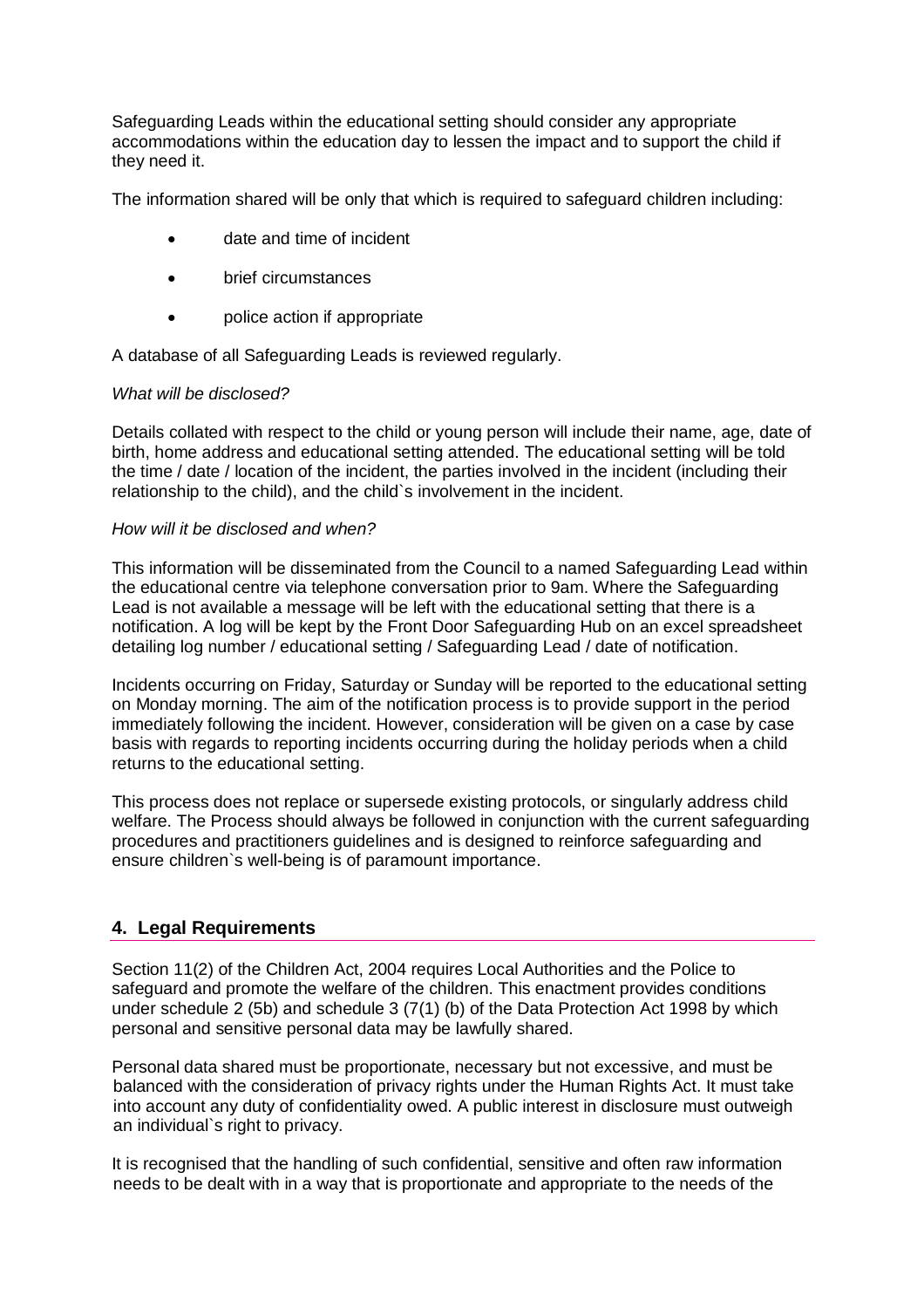child or young person. To address this, "Safeguarding Leads" will be identified in each educational setting (a person with Child Protection training, usually the Designated Child Protection Officer (DCPO) / Head Teacher). The notification logs will then be stored within the child protection files.

The Safeguarding Lead will be the person available each day to receive the details of the incident and assess the type of support needed for the child. The Front Door Safeguarding Hub will hold a database of all the Safeguarding Leads in the Leeds area.

#### **5. Roles and Responsibilities**

#### **West Yorkshire Police**

West Yorkshire Police will provide a daily download of all DVA incidents from the last 24 hours to Leeds Council Contact Centre Staff prior to 8am.

#### **Front Door Safeguarding Hub**

Front Door Safeguarding Hub staff will collate all of the information in relation to the DVA incident in order to make the notification.

Front Door Safeguarding Hub staff will use internal computer systems to establish the educational setting the child(ren) attend and provide them with the notification prior to 9.00am.

Front Door Safeguarding Hub staff to maintain a record of all notifications detailing incident number, educational setting, safeguarding lead to whom disseminated and date.

Front Door Safeguarding Hub staff will be available for designated officers to contact in order to respond to notifications or messages left in relation to a notification on a daily basis.

#### **Educational Settings**

Leeds Joint Agency Protocol for Domestic Violence and Abuse: School and Higher Education Notifications requires an up to date database of trained Safeguarding Leads. This list will be maintained by Education and Early Years Safeguarding Team and the Front Door Safeguarding Hub. Each educational setting will need to ensure that there is a sufficiently trained deputy to receive the information in their absence (see Appendix 2). Where no Safeguarding Lead is available a message will be left with the educational setting that there is a notification. An email address is essential and any changes to the Safeguarding Leads database must be forwarded to the Front Door Safeguarding Hub as soon as practicable.

Educational settings must also make certain that there is an open phone line or appropriate mobile number as a contact for the Front Door Safeguarding Hub staff to utilise.

Educational settings must record the information that they receive from the Front Door Safeguarding Hub on an incident form, which must be retained and stored utilising the current process used to store child protection paperwork within the educational settings. Educational settings need to be aware that in the event of any Domestic Homicide Reviews, Child Safeguarding Practice Reviews or Safeguarding Adult Reviews the documents may be required for disclosure purposes.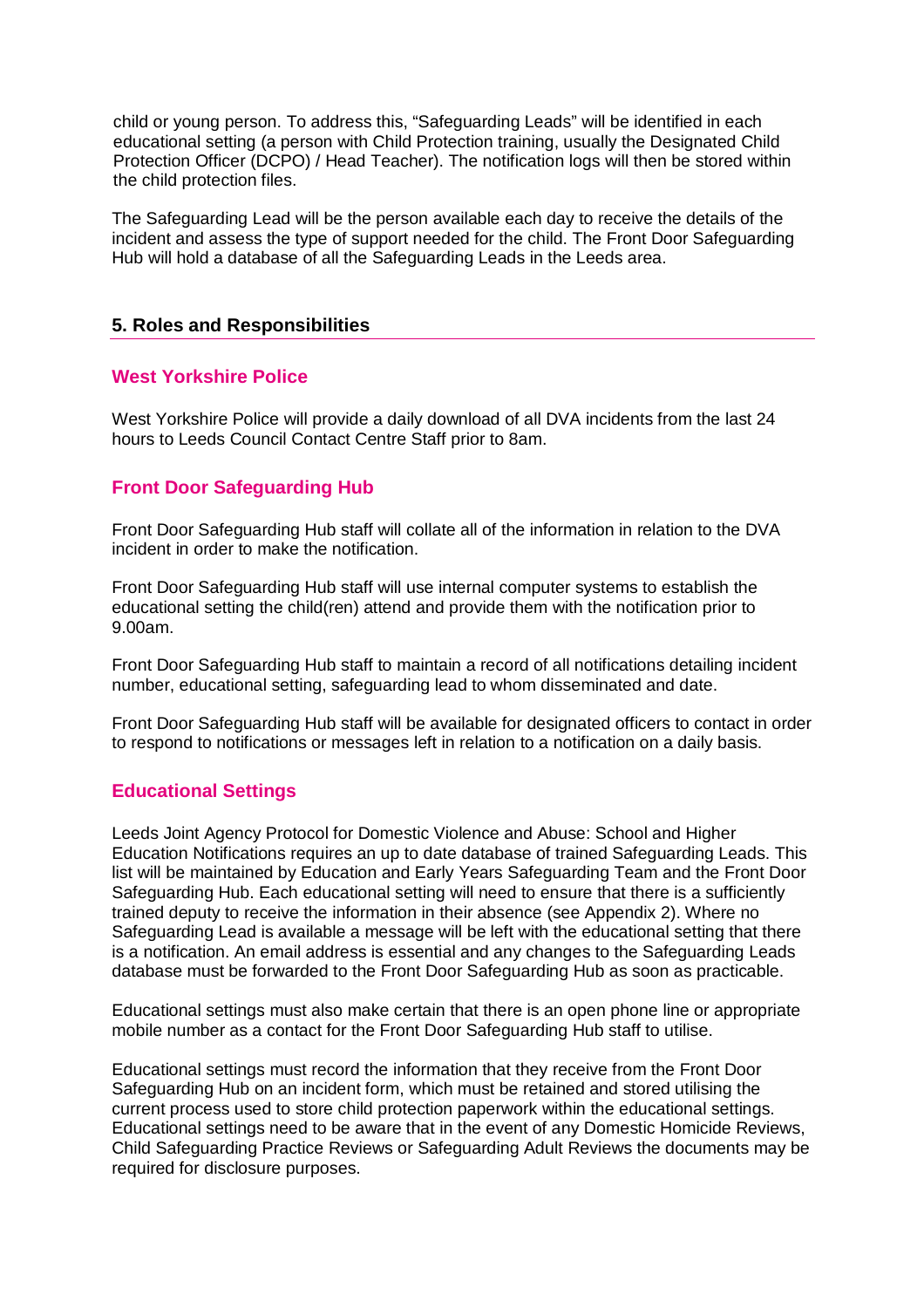It is anticipated that all state and independent schools, academies and alternative education providers (AEP) will participate in the notification process.

#### **6. Cross Border Considerations**

Where a child or young person is educated in a neighbouring borough, which is part of the Leeds Police area, information will be shared across geographical boundaries. Incidents occurring in other force areas or children accommodated in educational settings outside the Leeds area are not covered by this protocol. Where safeguarding concerns are identified for children this will need to be managed within existing protocols.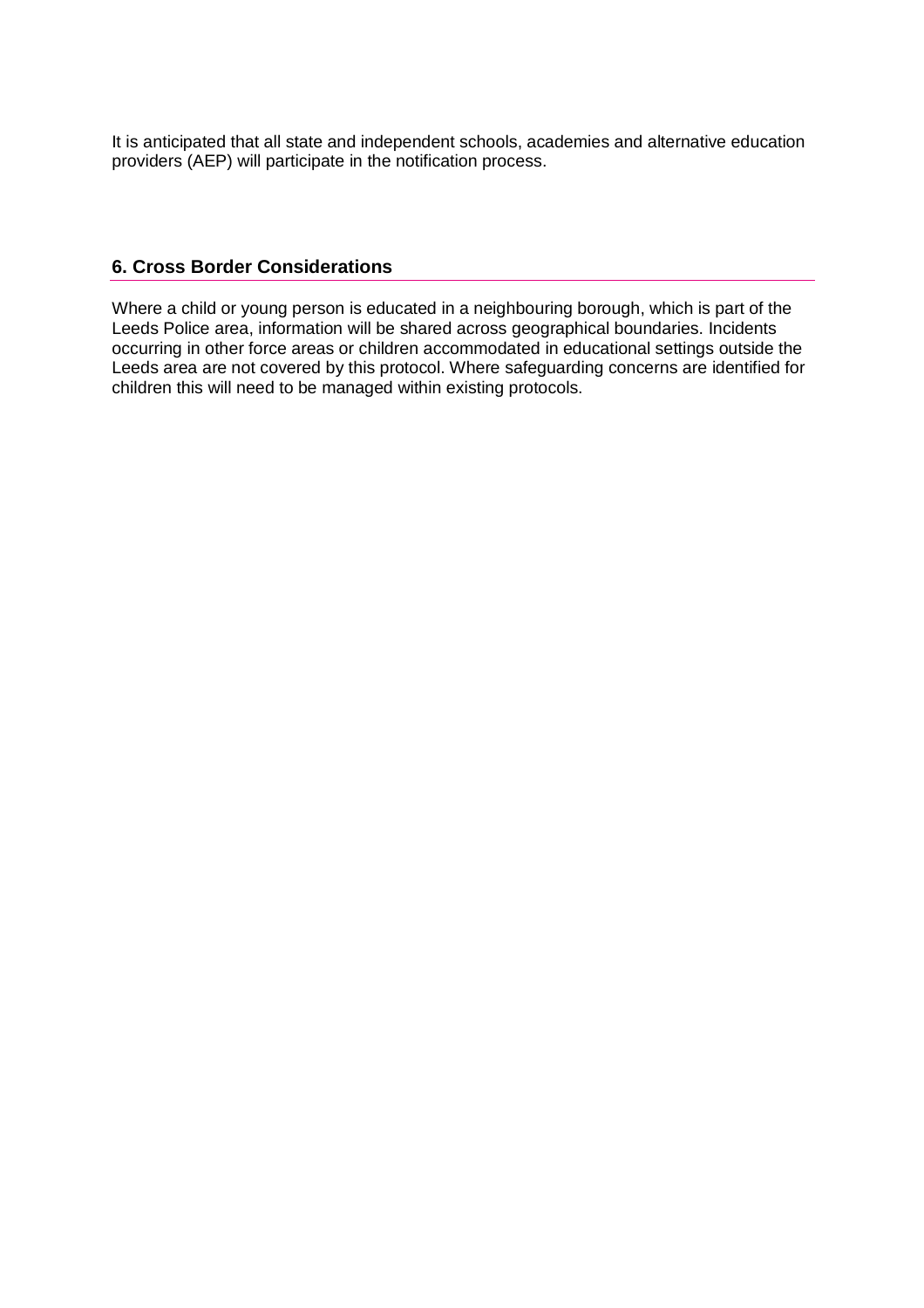#### *Notification Process for Schools and Higher Education Establishments for DVA Incidents*

This process intends to provide early information to schools and higher education establishments (educational statements) where their pupils have been present / witnessed an incident of domestic violence and abuse, where police attended. It does not replace existing child protection / safeguarding arrangements. Educational settings will still receive safeguarding notifications through existing routes and arrangements

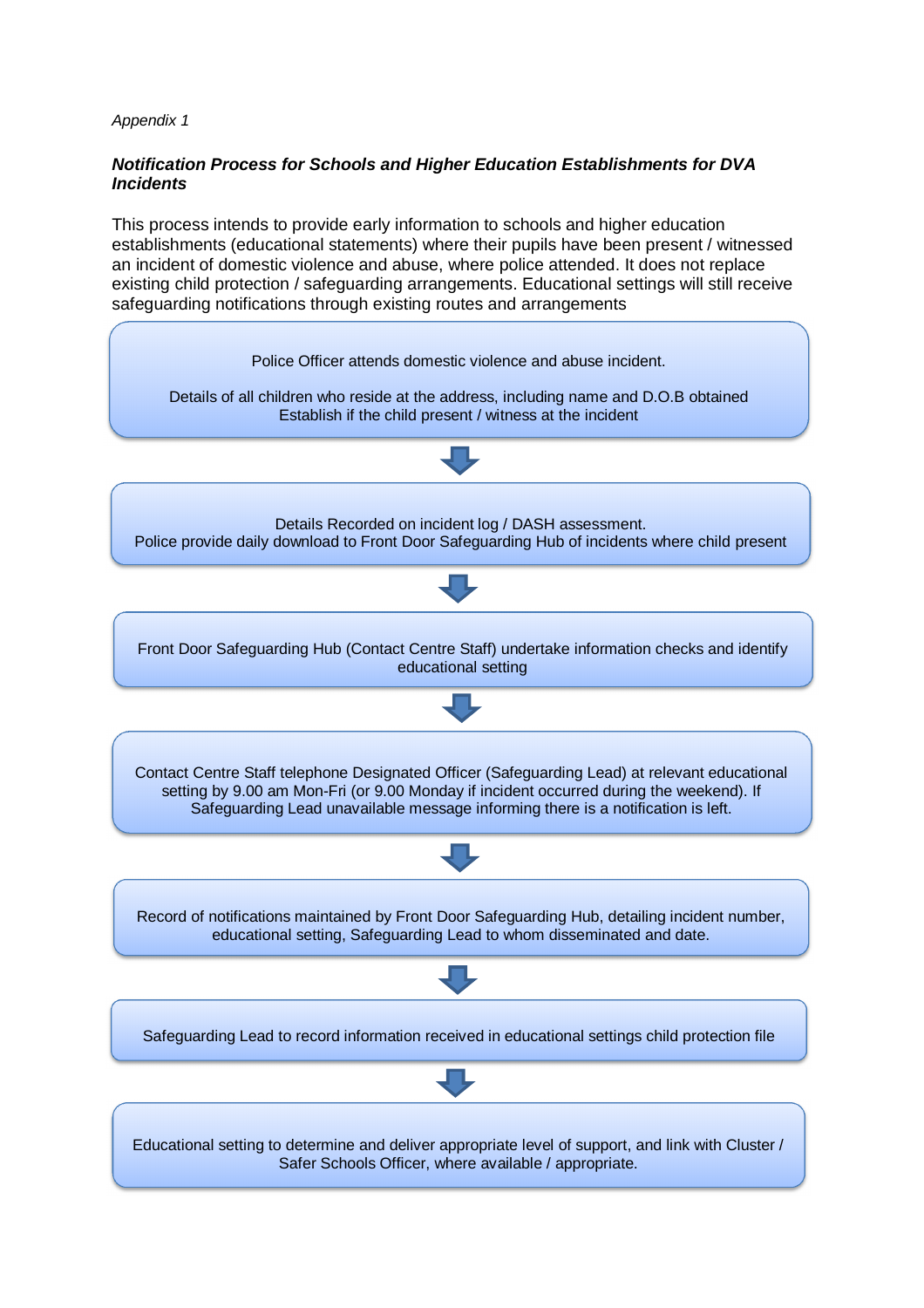#### *Officer Training: Preparing for DVA Notification Checklist*

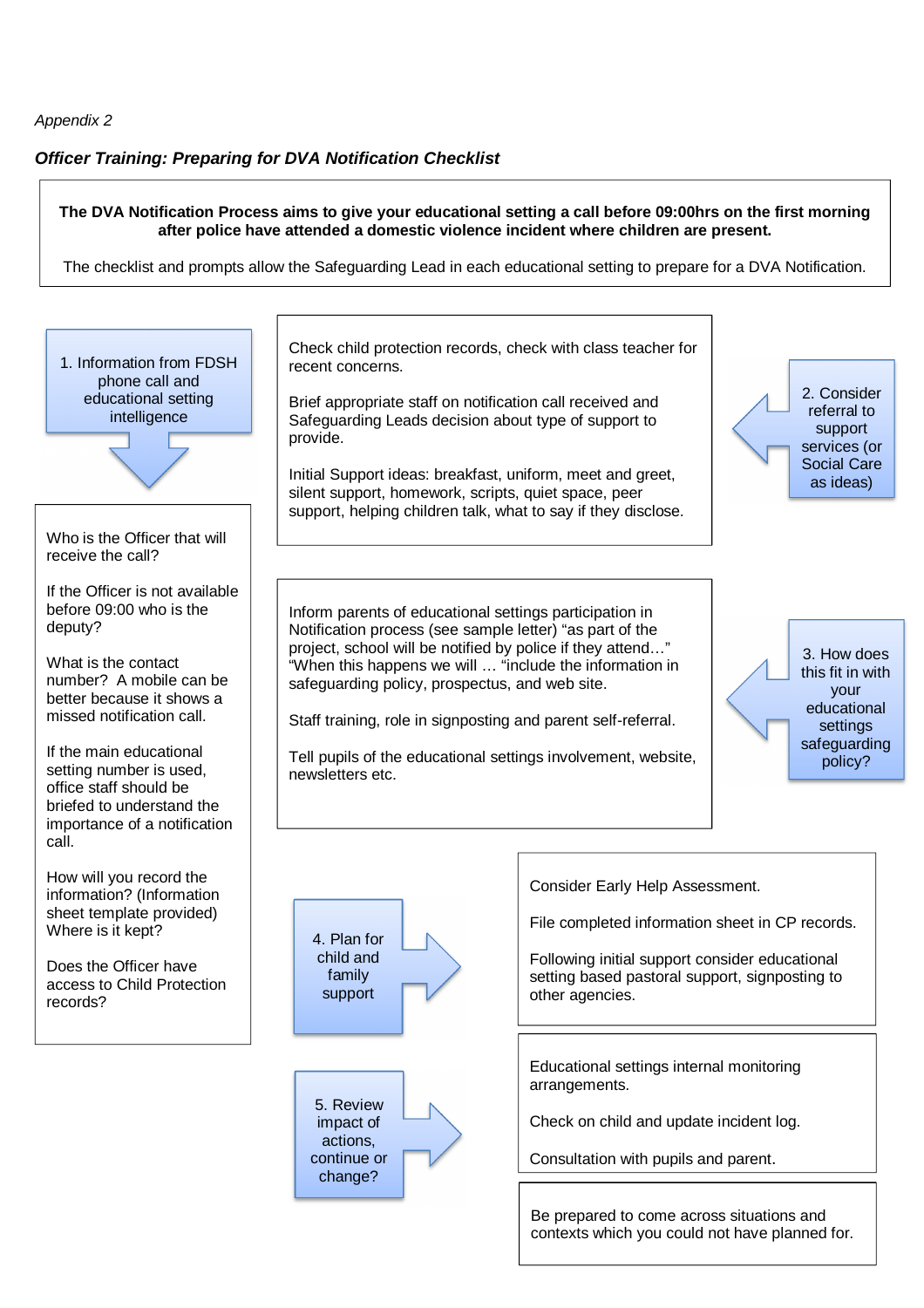# *Domestic Violence and Abuse Safeguarding Lead Responsibilities*

| Name:                                                                                                                                                        | <b>Educational Establishment:</b>                                                                                                                                                                                                                                                      | Designation: |                           |  |  |
|--------------------------------------------------------------------------------------------------------------------------------------------------------------|----------------------------------------------------------------------------------------------------------------------------------------------------------------------------------------------------------------------------------------------------------------------------------------|--------------|---------------------------|--|--|
|                                                                                                                                                              | <b>Responsibility</b>                                                                                                                                                                                                                                                                  |              | <b>Achieved</b><br>(date) |  |  |
| The Safeguarding Lead must have attended the three day safeguarding training provided<br>through the Education and Early Years Safeguarding Team<br>Comment: |                                                                                                                                                                                                                                                                                        |              |                           |  |  |
| The Safeguarding Lead must give up to date contact numbers to the FDSH / Education and<br>Early Years Safeguarding Team.<br>Comment:                         |                                                                                                                                                                                                                                                                                        |              |                           |  |  |
| Comment:                                                                                                                                                     | The DVA Notification File and record of calls must be kept in the same way as other Child<br>Protection paperwork, in a secure and locked cabinet / drawer.                                                                                                                            |              |                           |  |  |
| Comment:                                                                                                                                                     | The Safeguarding Lead must ensure that all teaching staff understands the confidential nature<br>of any information passed to them and that this information must be treated in the same way<br>as any other Child Protection information given by other partners such as Social Care. |              |                           |  |  |
| Comment:                                                                                                                                                     | Office staff must be informed that when a DVA Notification call comes in then the Safeguarding<br>Lead must be sought immediately.                                                                                                                                                     |              |                           |  |  |
| requirements.<br>Comment:                                                                                                                                    | The educational setting must inform parents that the setting is part of the DVA Notification<br>Process, using the basic template which can be amended to the settings individual                                                                                                      |              |                           |  |  |
| Comment:                                                                                                                                                     | The Safeguarding Lead must inform the Governing Body that the educational setting is part of<br>the DVA Notification Process and the Governor with responsibility for Safeguarding should<br>have a working knowledge of the project.                                                  |              |                           |  |  |
| Comment:                                                                                                                                                     | The educational setting should consider including information about the DVA Notification<br>Process in their prospectus, thus ensuring that all new parents are informed of involvement.                                                                                               |              |                           |  |  |
| Comment:                                                                                                                                                     | The educational setting should consider whether the information about the DVA Notification<br>process should form part of the settings website.                                                                                                                                        |              |                           |  |  |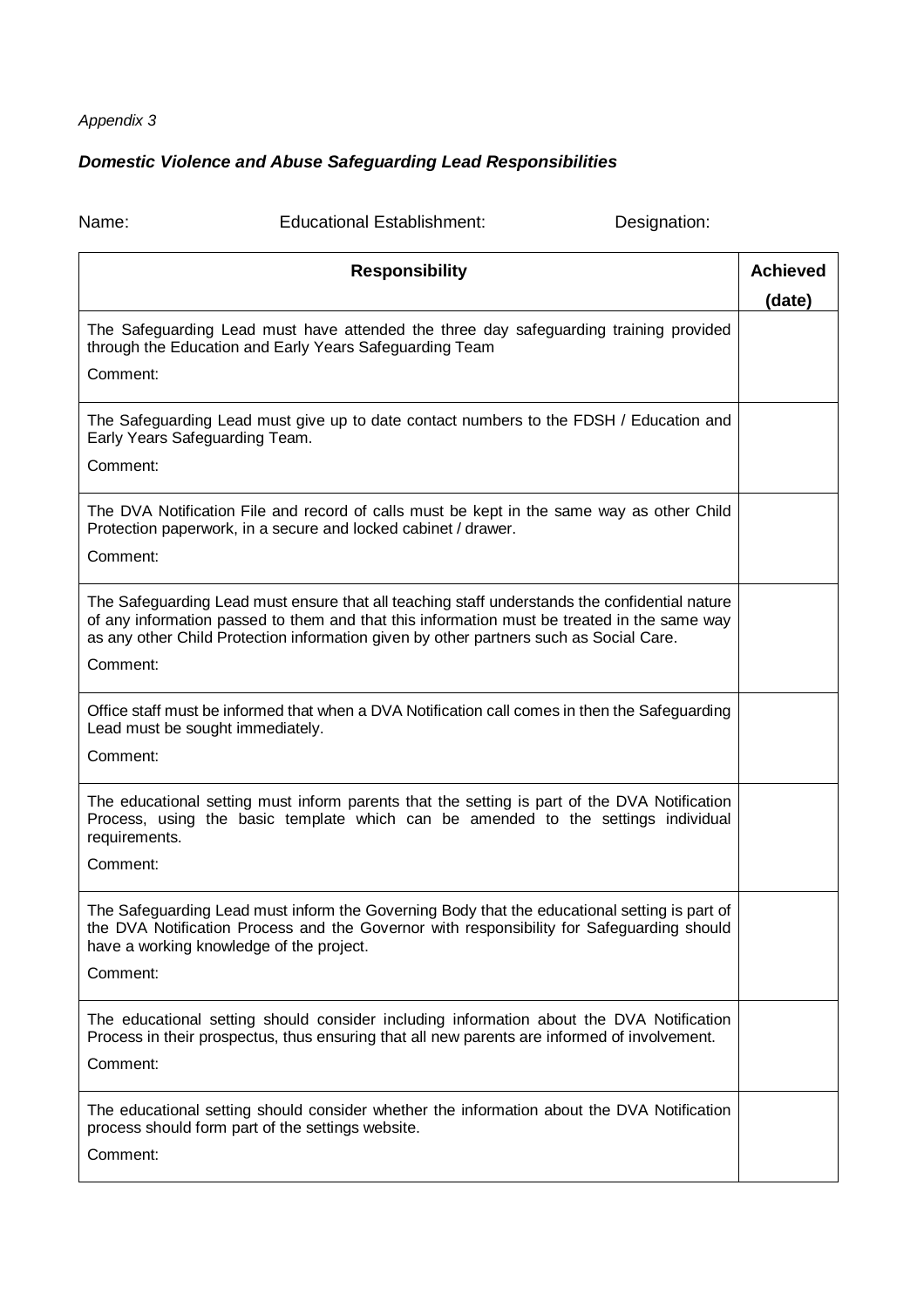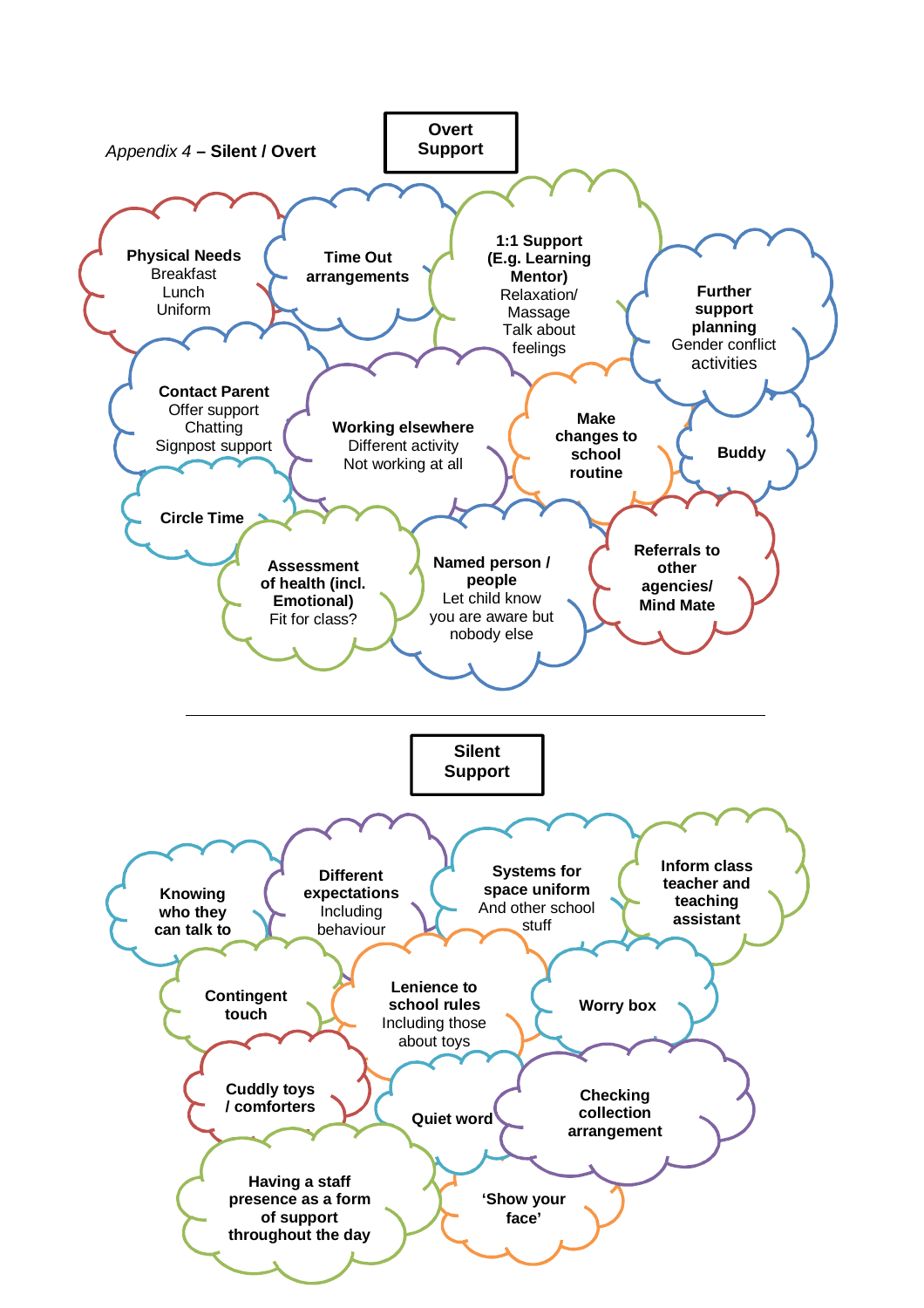#### *Sample Parent Letter*

Dear Parent / Carer,

Leeds Joint Agency Protocol for Domestic Violence and Abuse: School and Higher Education Notifications (DVA Notifications Process) has been established to support children who are resident in households where there are incidents of domestic violence and abuse. We know that children can be significantly physically or emotionally hurt by being either present in the house or directly witnessing an incident of domestic violence.

The DVA Notification Process has been designed to provide confidential notification to schools and higher education establishments on any incidents of domestic violence and abuse which occur within a child's household that might have an impact on a child whilst they are in school / higher education.

The process will ensure that a member of staff is trained to allow them to use the information that has been shared, in confidence, and ensure that the school / higher education establishment is able to make provision for possible difficulties experienced by children, or their families, who have been involved in or witnessed a domestic violence or abuse incident.

We are keen to offer the best support possible to our pupils and we believe this is going to be extremely beneficial for all those involved.

If you would like further support or information about domestic violence and abuse please go to www.leedsdomesticviolenceandabuse.co.uk

**Signed** 

Head teacher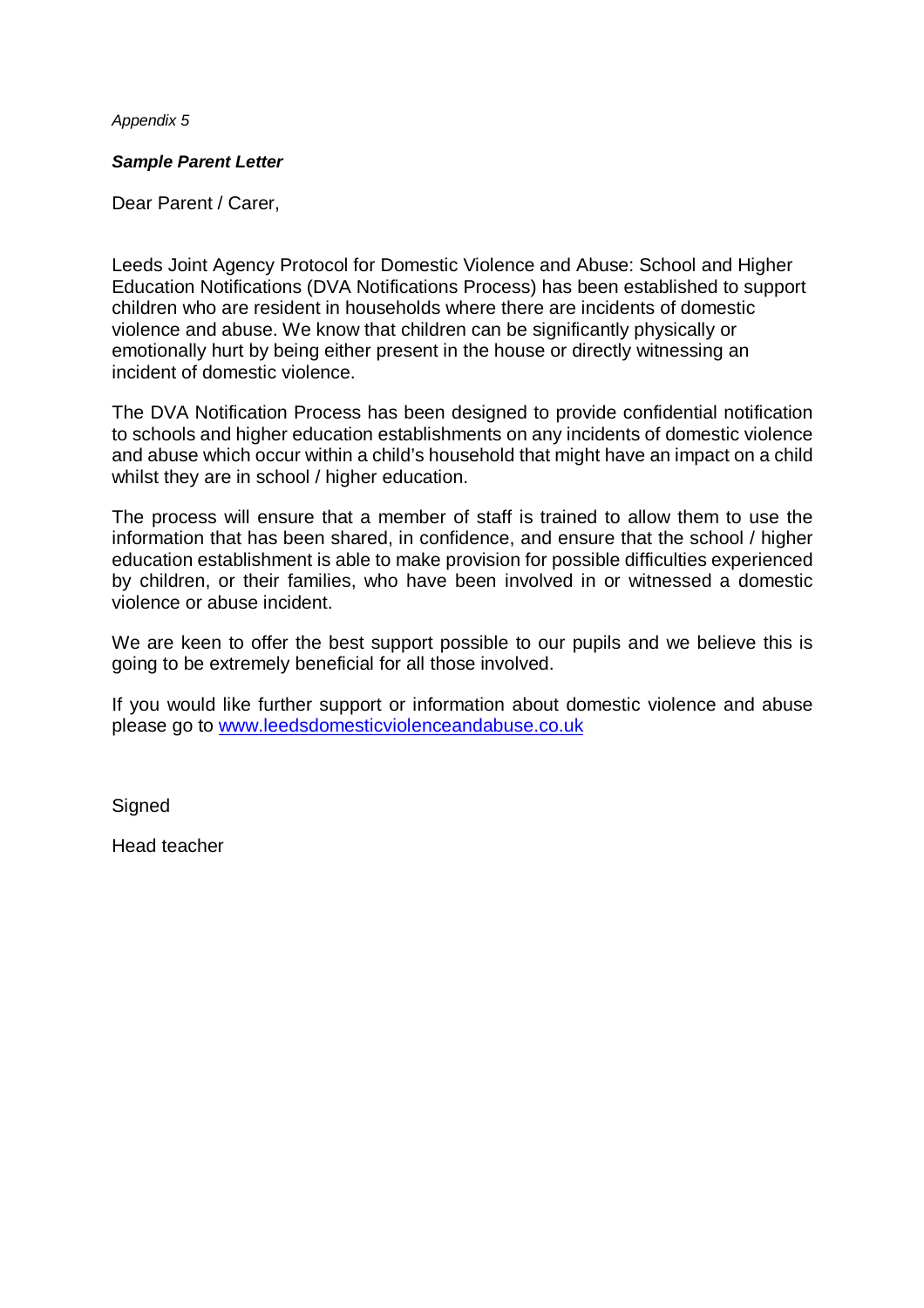# *Sample Educational Establishment Recording Template*

| <b>Police Reference Number</b>                                   |  | <b>Date</b> |  |  |  |  |  |
|------------------------------------------------------------------|--|-------------|--|--|--|--|--|
| Child's name and date of birth                                   |  |             |  |  |  |  |  |
| Date and time of incident                                        |  |             |  |  |  |  |  |
| Circumstances of incident                                        |  |             |  |  |  |  |  |
|                                                                  |  |             |  |  |  |  |  |
|                                                                  |  |             |  |  |  |  |  |
|                                                                  |  |             |  |  |  |  |  |
|                                                                  |  |             |  |  |  |  |  |
| Additional information including other Operation Encompass calls |  |             |  |  |  |  |  |
|                                                                  |  |             |  |  |  |  |  |
| Actions taken and Impact/ child's voice                          |  |             |  |  |  |  |  |
|                                                                  |  |             |  |  |  |  |  |
|                                                                  |  |             |  |  |  |  |  |
|                                                                  |  |             |  |  |  |  |  |
|                                                                  |  |             |  |  |  |  |  |